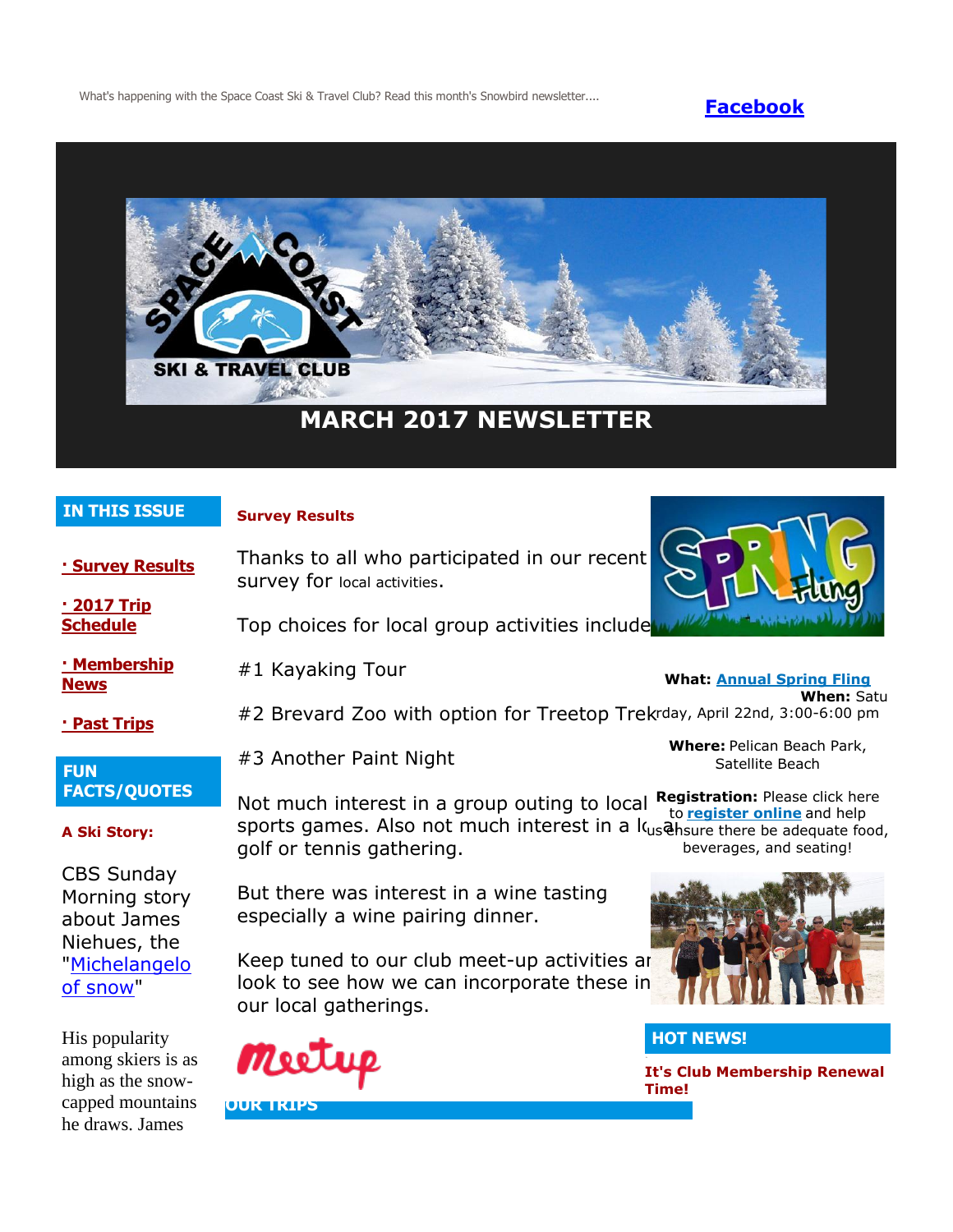Niehues' handpainted images and detailed landscapes have been featured on ski resort maps across the country. If you've ever relied on a trail map to get down a mountain, chances are you have Niehues to thank.

#### **MEMBER INFO**

#### **Membership News**

The SCSTC Board of Directors is elected every 2 years. The current Board will be starting their 2nd year this spring. Please share ideas you have for the club with them. Each position is described in our **[Bylaws](http://spacecoastskiclub.com/resources/Documents/bylaws/SCSTC%20Bylaws_4.15.15.pdf)**.

Please note that assistants are also welcomed to help the Board with activities and trips. If you're interested in volunteering, see where your talents fit in and consider helping our club thrive!

# **2017 Trips ------------------------------ --------**

Look for trip reports for the following trip in upcoming newsletters.

**\* [Banff/Lake Louise, Canada:](http://spacecoastskiclub.com/event-2257100)** February 25th-March 4th, 2017

Trip Leader [Debbie Steininger.](mailto:dsteininger@cfl.rr.com)

**\* [Sun Valley, Idaho:](http://spacecoastskiclub.com/event-2280066)** March 4th-11th, 2017

# Trip Leader [Jeff Koss](mailto:kaoshome@earthlink.net)

**\* [European River Cruise:](http://spacecoastskiclub.com/event-2229276)** May 8th-20th, 2017

Trip Leader [Pam Kaercher.](mailto:Pam@spacecoastskiclub.com)

**\* [African Safari to Tanzania:](http://spacecoastskiclub.com/event-2313660)** November 3rd-16th, 2017

### Trip Leader [Jeff Koss](mailto:kaoshome@earthlink.net)

#### **Past Trips - Trip Reports -----------------------**

Interested in reading about our trips? Go to our **[Trip](http://spacecoastskiclub.com/PastTrips)  [Reports](http://spacecoastskiclub.com/PastTrips)** page to check them all out.

The **[Beaver Creek, CO](http://spacecoastskiclub.com/page-1854085)**, report (January 21st-28th, 2017) is available now on our website, including great pictures! Below is a short summary of the trip from Trip Leader [Pam Kaercher.](mailto:Pam@spacecoastskiclub.com)

Thirty-six trippers from Space Coast Ski and Travel Club traveled to Beaver Creek for a week of unforgettable skiing, boarding and socializing. Read our report and enjoy the photo slide show.

The **[Snowmass, CO](http://spacecoastskiclub.com/page-1854084)**, report (February 11th-18th, 2017) is available now on our website, including great pictures! Below is a short summary of the trip from Trip Leaders [Brice Crossley](mailto:Brice@spacecoastskiclub.com) and [Jeannie Kilpatrick-](mailto:Jeannie@spacecoastskiclub.com)[Staubus.](mailto:Jeannie@spacecoastskiclub.com)

Space Coast Ski Club returned to Aspen/Snowmass for a wonderful week of spring skiing conditions in February! Read our report and enjoy the photo slide show.



Our club's annual membership runs from 1 May through 30 April each year. If you're already an active member, you may have gotten a renewal reminder and invoice automatically from our website.

Renewals are \$30 for Single Memberships and \$50 for Family Memberships. Payments can be made by check (via mail) or cash/check at our upcoming Spring Fling or online with the additional processing fee.

Don't forget that you must be an active member to register for any club trips and your membership will also provide reciprocity for any other Florida Ski Council trips (for only a \$1 fee to other club trip costs)!

Click on this link or the "**[Renew Membership](http://spacecoastskiclub.com/)**"

button above, login to the club website, and you should see the renewal message to click on. To renew in person and have